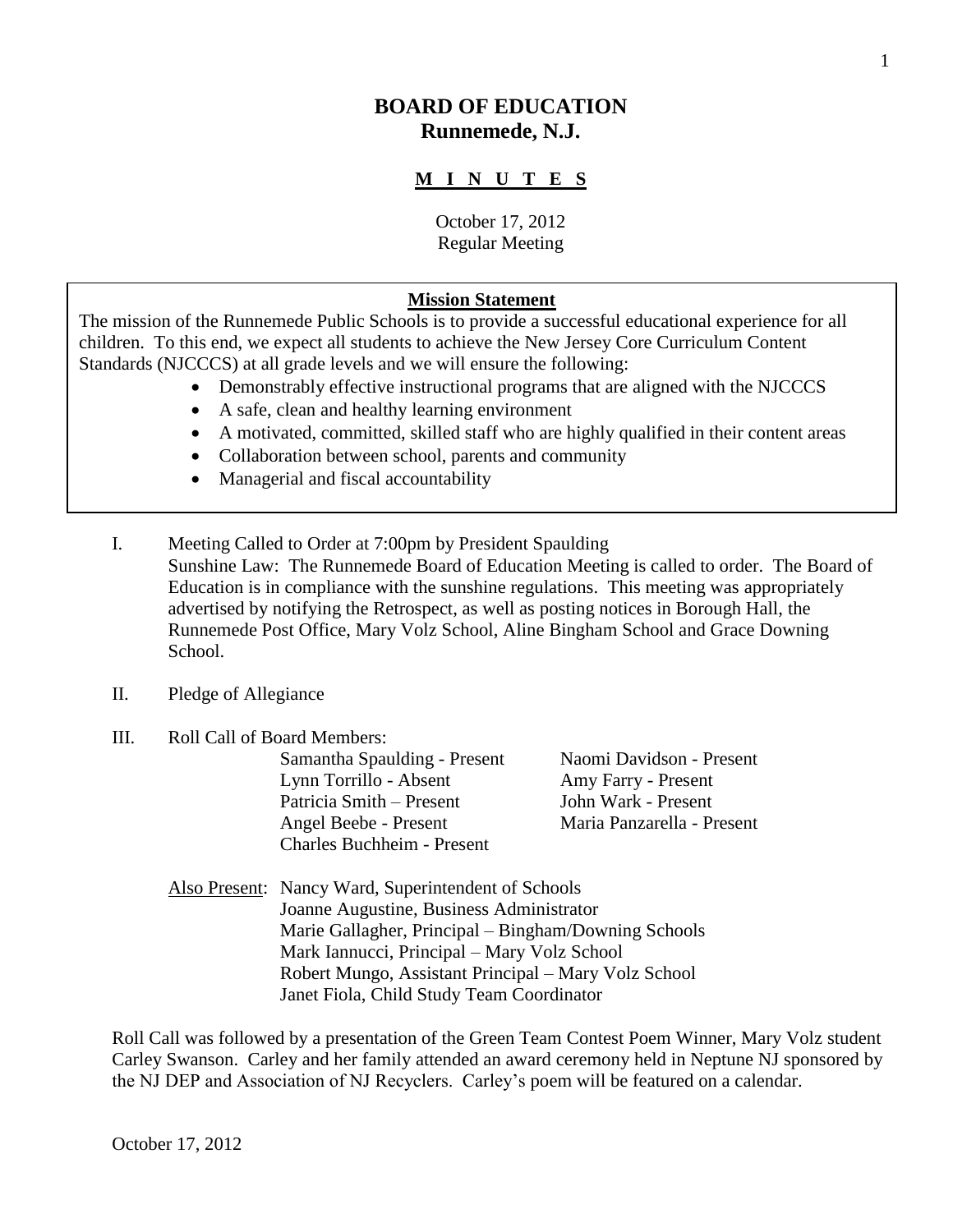IV. Approval of Minutes

| Motion by __Mrs. Smith                                                                   |            |   |    |          | Seconded by ___Ms. Panzarella |        |  |
|------------------------------------------------------------------------------------------|------------|---|----|----------|-------------------------------|--------|--|
| Recommend that the Board of Education approve the following minutes:<br>a.               |            |   |    |          |                               |        |  |
| • Regular minutes from September 26, 2012<br>• Executive minutes from September 26, 2012 |            |   |    |          |                               |        |  |
| ROLL CALL VOTE:                                                                          | <b>Yes</b> | 8 | No | $\Omega$ | Abstain                       | Absent |  |

- V. Correspondence *(white)*
- VI. Open Public Comment Public Comments on Agenda Items Only

The Board President will recognize those individuals in the audience whom wish to comment on any action items on this Agenda. Please respect the following procedures:

- 1. Be recognized by Board President.
- 2. State your full name and address.
- 3. Identify the resolution/item number on which you wish to comment.
- 4. Wait to be recognized before you make your comment.
- 5. (just before the resolution is voted on)
- 6. Limit your comments to the specific resolution/items.
- 7. Limit your comments to (3) minutes per person.

Hearing no comment, President Spaulding closed the open public comment session of the meeting.

- VII. Reports *(yellow)*
	- 1. Superintendent's Report (on file) Dr. Ward summarized her written report and also provided updated results of the uniform survey: 186 yes and 132 no. Next the legal implications will need to be investigated.
	- 2. Business Administrator's Report (on file)
	- 3. Building & Grounds Report (on file)
	- 4. Principal's Reports–(on file)
	- 5. Nurses Report (on file)
	- 6. Special Education Report (on file)
	- 7. PTA Report Mrs. Wilson reported that the PTA is sponsoring an assembly on texting and internet safety for 6, 7 & 8 grade students on Oct. 25<sup>th</sup> during the day and also for their parents in the evening. Also, the Comedy night fund raiser is Friday night. In addition, the Book Fair was a success.
	- 8. Committee Reports
		- Camden County Educational Services Commission Report none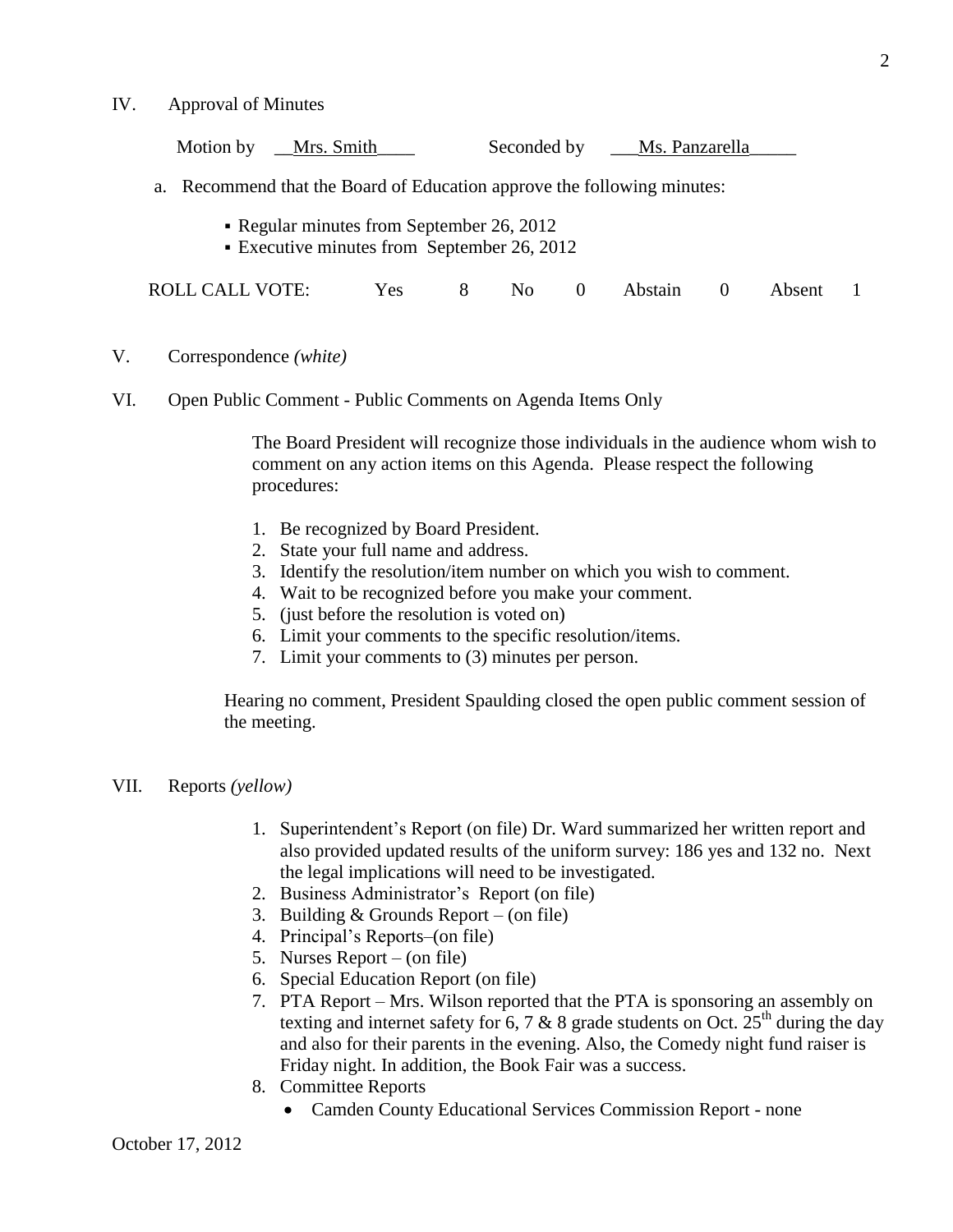- NJSBA Report Mrs. Davidson reported that the NJSBA's convention will be held October 22, 23 & 24 at the Atlantic City Convention Center.
- Black Horse Pike none
- Curriculum none
- Policy/Public Relations none
- Negotiations none
- Finance none
- Personnel none
- Property none
- Superintendent Search Committee met with staff on Oct  $8<sup>th</sup>$  regarding what they would like in the new candidate. 42 staff members were present. The results were similar to the goals that the board developed. A list of characteristics will next be formed.
- VIII. Old Business none
- IX. New Business
	- a. Public Hearing of the Electronic Violence and Vandalism Report for the 2011-12 school year- Dr. Nancy Ward
		- There were no cases in the school district that met the definition of Violence or Vandalism for the 2011-12 school year.
		- There were a total of 17 HIB reports during the 2011-12 school year. Two were found to meet the definitions of HIB. Both were at Mary Volz School.

Hearing no questions on the report, President Spaulding moved to the next item for public comment.

b. Public comment on the characteristics of the successful candidate for the position of Superintendent of Schools for the 2013-14 school year.

John Schmidt of Thompson Ave, Gloucester City commented as follows:

- $\bullet$  80 90% of the Superintendent's job is education based
- $\bullet$  He remarked that he has been involved with the Board over the last 1  $\frac{1}{2}$  years. He would like to see transparency with the public on all issues
- President Spaulding reminded Mr. Schmidt that this public comment session was for providing qualities and important characteristics for the new superintendent, not attacking administration. Mr. Schmidt then ended with the comment that the new superintendent should have an understanding of transparency.

Cindy Mead of 601 Lakeview Drive inquired about what was important according to the staff meeting that was held. Some of the responses were:

- At least 3-5 years teaching experience/3-5 years administrative experience
- Experience in a small district
- Personal connections with staff and community
- Visible to students
- Promote positive morale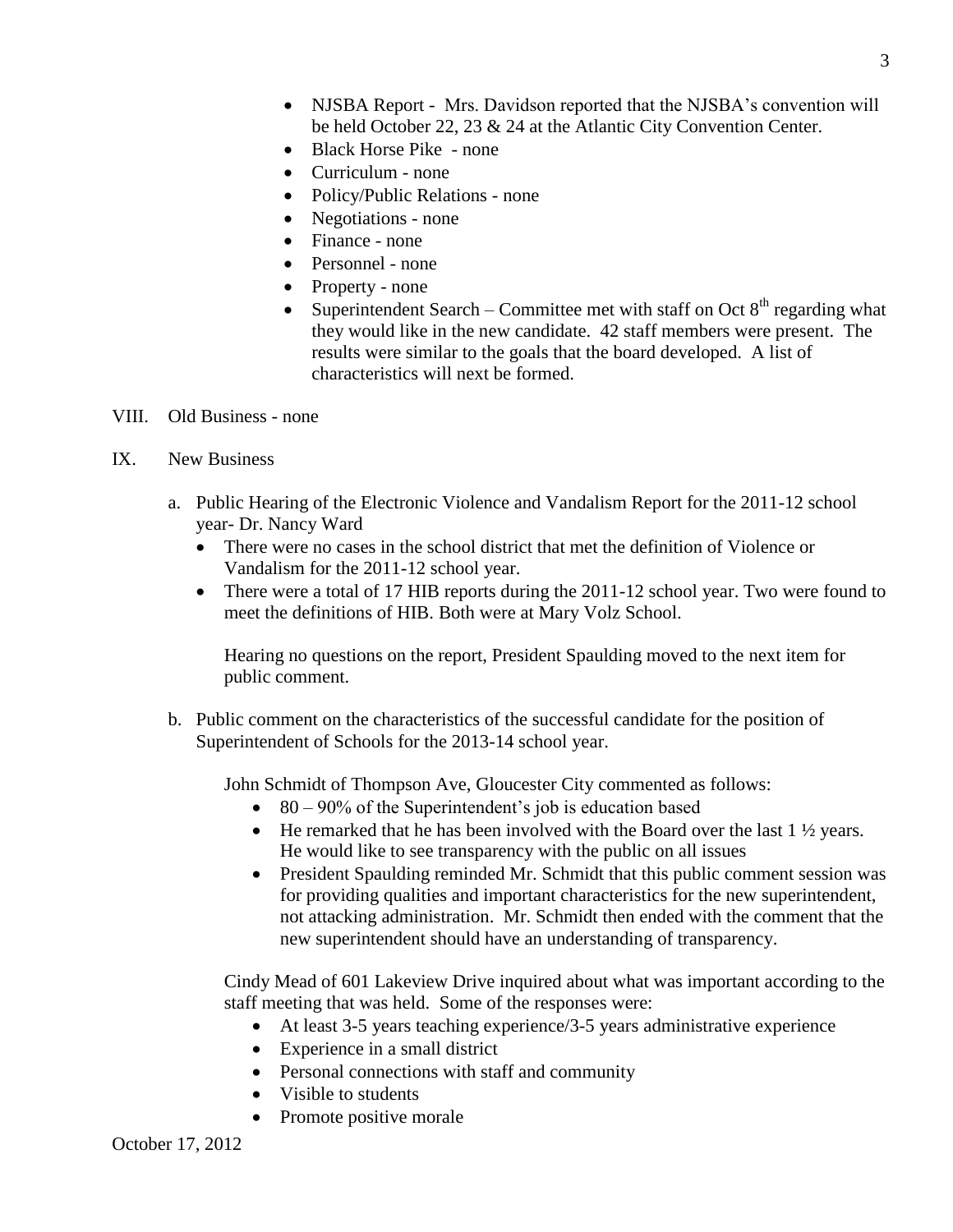• Long-term commitment

Michelle Winters of 17 Payne Avenue commented as follows:

- The Superintendent Advisory meetings that were started several years ago was an important outreach to the community.
- The Superintendent has given a lot of support to the Education Foundation and helping the organization get started. The new Superintendent should be supportive too.

# **c. PROPERTY &TRANSPORTATION***(gold)*

```
Motion by Ms. Panzarella Seconded by Mr. Buchheim
```
Approve the following on the recommendation of the Superintendent:

| <b>Facility</b>                | <b>User</b>              | <b>Purpose</b>                                                                                     | <b>Date</b>                                                                                                                 | <b>Time</b>                     |
|--------------------------------|--------------------------|----------------------------------------------------------------------------------------------------|-----------------------------------------------------------------------------------------------------------------------------|---------------------------------|
| Volz Gymnasium                 | Volz Girls and Boys      | Basketball tryouts,                                                                                | $11 - 15 - 12$                                                                                                              | $2:30$ pm-4:30pm                |
| and All Purpose                | <b>Basketball Teams</b>  | practices and                                                                                      | through                                                                                                                     | (practices)                     |
| Room                           | Melinda Otero            | games                                                                                              | $2 - 28 - 12$                                                                                                               | 2:30pm-7:00pm                   |
|                                | Michael Kline            |                                                                                                    | $(try-outs 11-15-12)$                                                                                                       | (games)                         |
| <b>Volz Classroom</b><br>$D-4$ | <b>Holiday Committee</b> | Storage and<br>distribution of<br>Thanksgiving<br>baskets to families                              | $11 - 20 - 12$<br>(distribution date)<br>Items will be stored<br>in classroom<br>throughout the entire<br>month of November | $4:00$ pm-6:00pm                |
| Volz Classroom<br>$D-4$        | <b>Holiday Committee</b> | Storage and<br>distribution of food<br>and gifts to<br>families for Winter<br><b>Holiday Drive</b> | $12 - 18 - 12$<br>(distribution date)<br>Items will be stored<br>in classroom<br>throughout the entire<br>month of December | $4:00 \text{pm-}6:00 \text{pm}$ |

1. Facility Use

# 2. Field Trips

| Location          | <b>Purpose</b> | Date          | <b>Students</b> | <b>Advisor</b>              |
|-------------------|----------------|---------------|-----------------|-----------------------------|
| Stockton College, | Nutcracker     | $12 - 7 - 12$ |                 | Bingham $\&$   Barbara Fanz |
| Galloway, NJ      | Performance    |               | Downing         |                             |
|                   |                |               | $2nd$ Grade     |                             |
|                   |                |               | <b>Students</b> |                             |

- 3. First Student Inc. to transport 2012-2013 Volz Soccer and Field Hockey teams to away games from September 13, 2012 through October 6, 2012 at the quoted rate of \$285 per diem for field hockey and \$260 per diem for Soccer.
- 4. Transportation contract with Holcomb Bus Service Inc. to transport AM PSD pupils, effective October 4, 2012 at the quoted daily rate of \$100 for the route plus \$25 for an aide, total of \$125 per diem, for the period Oct 4, 2012 to November 30, 2012 (36 days).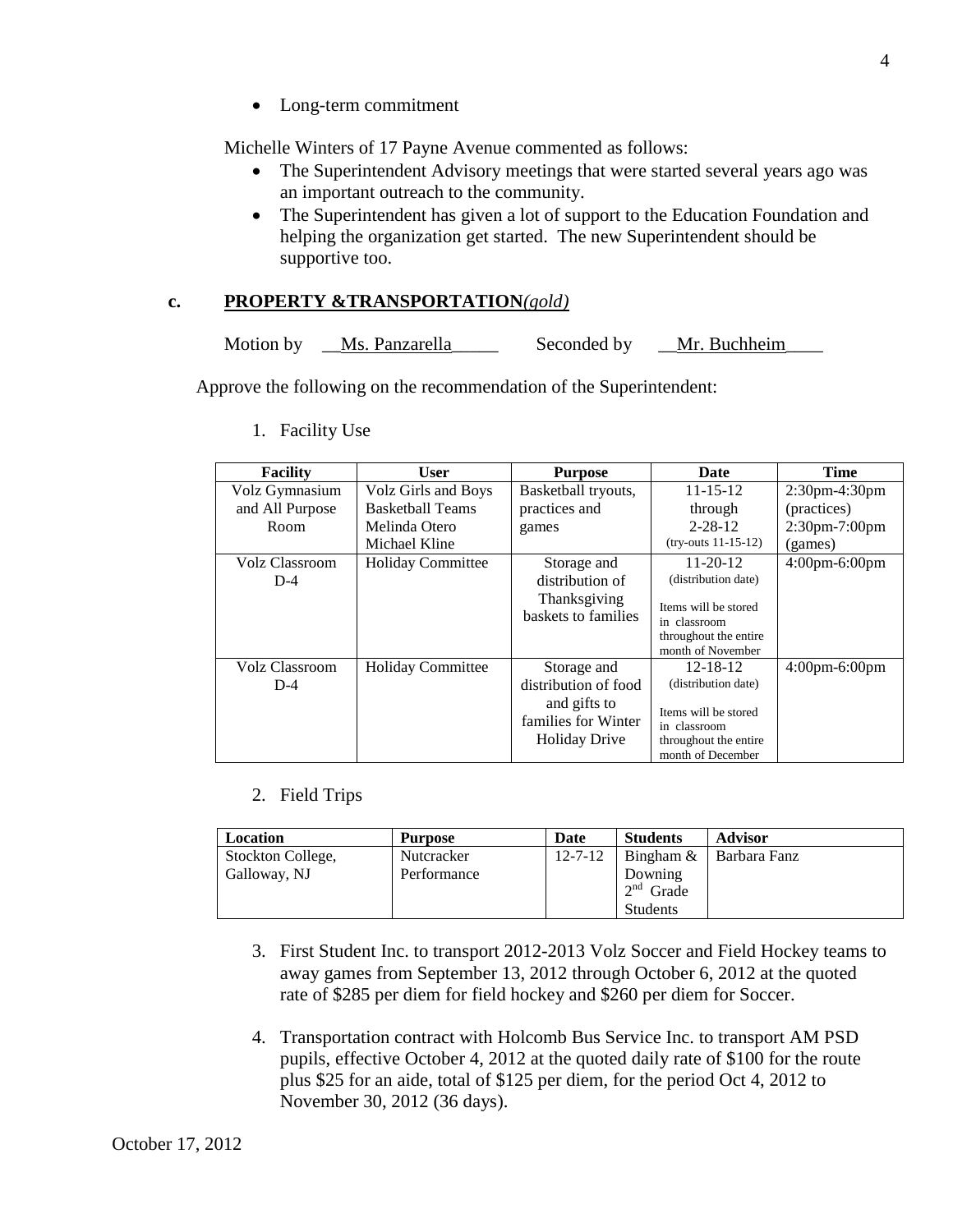- 5. Authorize the School Business Administrator to solicit bids for the AM PSD pupils from December 3 through the end of the school year (not to exceed 124 days).
- 6. An Inter-local Service Agreement with Black Horse Pike Regional School District for monthly transportation of Runnemede district students to the Philly Diner for the 2012-13 school year at a rate of \$50 per round trip.
- 7. The Runnemede School District Emergency Management Plan
- 8. Submission of the Memorandum of Agreement with Law Enforcement and the Runnemede School District.

| ROLL CALL VOTE: | Yes |  |  |  | 8 No 0 Abstain 0 Absent 1 |  |  |  |
|-----------------|-----|--|--|--|---------------------------|--|--|--|
|-----------------|-----|--|--|--|---------------------------|--|--|--|

#### **d. PERSONNEL** *(blue)*

| Motion by | Mrs. Smith | Seconded by | Mrs. Beebe |
|-----------|------------|-------------|------------|
|           |            |             |            |

Approve the following on the recommendation of the Superintendent:

- 1. Marianna Tasso as homebound instructor for the 2012-13 school year.
- 2. Susan Rost as substitute secretary at the rate of \$107. 20/diem for the duration of the medical leave for employee #12.
- 3. Mary Kay Grasso and Janice Zimmerman as administrative detention monitors for the 2012-13 school year at the contractual rate of \$38/hour.
- 4. Approve stipend for Summer Art Program Camp as follows: Michele Karpiak-Molloy, \$668.83. (The stipend is funded fully from net collections including the Board cost for FICA).
- 5. Approve revised Job Description J-12 for Custodian/Maintenance Technician
- 6. Termination of the contract with Technology Assistant Denise Marinucci
- 7. Medical leave under FMLA/NJFLA for employee #414 from January 2, 2013 to April 8, 2013.
- 8. Patricia Pappert-Corsino as a substitute for the 2012-13 school year.
- 9. Kathryn Halwood additional special education aide- 1 hour per day to cover lunch for student with IEP.

| <b>ROLL CALL VOTE:</b> | Yes |  | 8 No 0 Abstain 0 Absent 1 |  |  |
|------------------------|-----|--|---------------------------|--|--|
| October 17, 2012       |     |  |                           |  |  |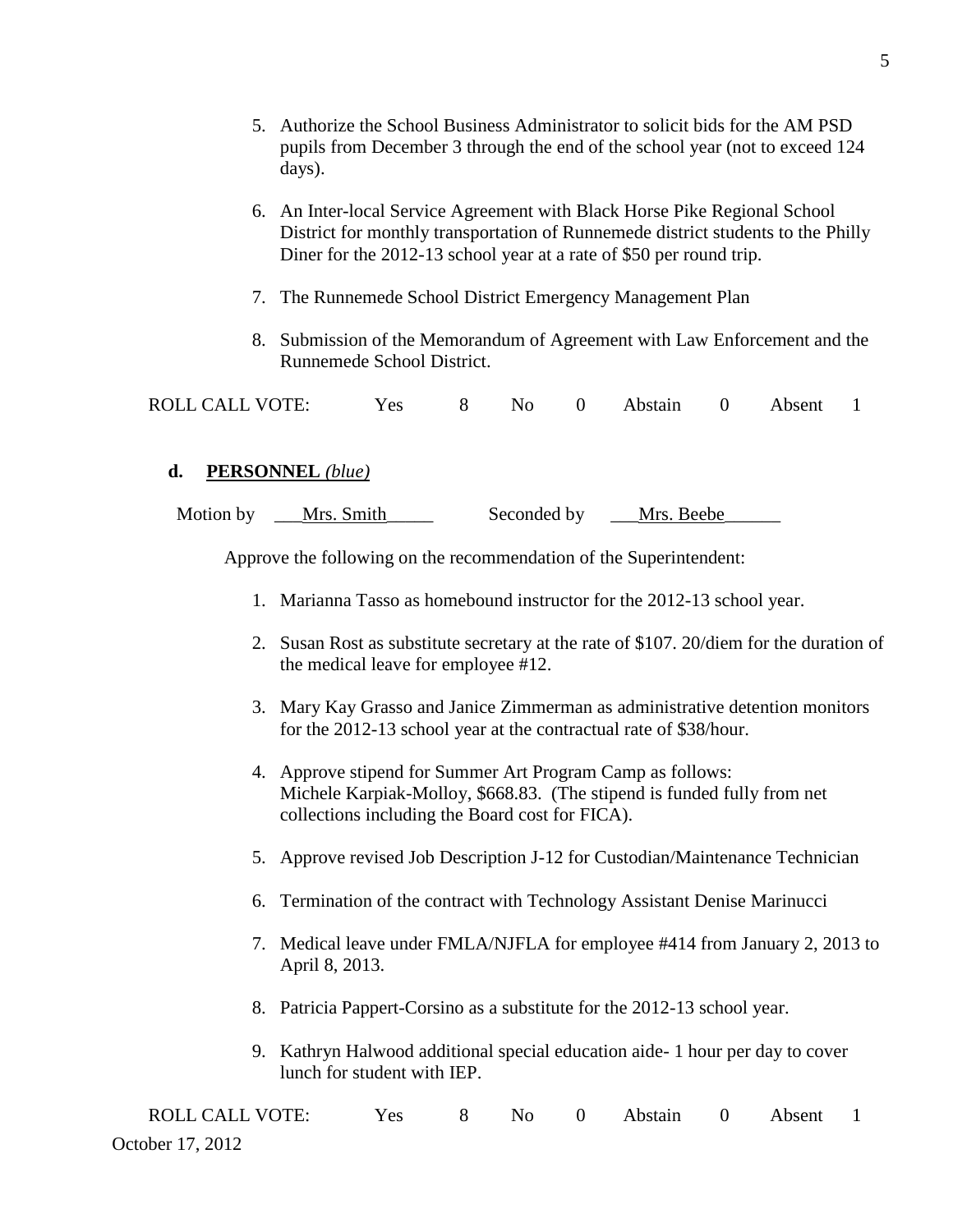### **e. FINANCE** *(green)*

Motion by \_\_Mrs. Davidson\_\_\_\_ Seconded by \_\_Mr. Wark

Approve the following on the recommendation of the Superintendent:

1. Recommendation for approval of the following certification and financial reports:

Pursuant to N.J.A.C. 6A: 23A-16.10(c) 4 we certify that as and, after review of the Board Secretary's Report and upon consultation with the appropriate district officials that, to the best of our knowledge, no major account or fund has been over expended in violation of N.J.A.C. 6A: 23A-16.10(c) 4 and that sufficient funds are available to meet the district's financial obligations for the remainder of the fiscal year.

Bills List #1- \$338,467.28 (Payroll 9-15-12) Bills List #2- \$347,320.76 (Payroll 9-30-12) Bills List #3- \$166,375.19 Revised Board Secretary's Report – August 2012 Treasurer's Report – July 2012 and August 2012 Transfers and Appropriation/Revenue Adjustments – August 2012 and Oct 16, 2012 request Cash Report – August 2012 Cafeteria Disbursements – October 17, 2012 - \$8,760.09

2. Professional Development Workshops

| <b>Name</b>      | <b>Workshop/Conference</b>      | Date(s)/Time/Location         | Cost     |
|------------------|---------------------------------|-------------------------------|----------|
| Mark Iannucci    | NJDOE - Improving School        | $10-9-12$                     | No fee   |
|                  | Climates & the Conditions for   | 8:30am-3:00pm                 |          |
|                  | Learning: Support for the Anti- | Mansion on Main St., Voorhees |          |
|                  | Bullying Bill of Rights Act     |                               |          |
| Nancy Bada       | <b>NJDOE</b> - Improving School | $10-9-12$                     | No fee   |
|                  | Climates & the Conditions for   | 8:30am-3:00pm                 |          |
|                  | Learning: Support for the Anti- | Mansion on Main St., Voorhees |          |
|                  | Bullying Bill of Rights Act     |                               |          |
| Kristin Callahan | NJDOE -Improving School         | $10-9-12$                     | No fee   |
|                  | Climates & the Conditions for   | 8:30am-3:00pm                 |          |
|                  | Learning: Support for the Anti- | Mansion on Main St., Voorhees |          |
|                  | Bullying Bill of Rights Act     |                               |          |
| Nancy Ward       | NJASA - School Administrator    | 10-23/24-12                   | \$395.00 |
|                  | <b>Mentor Training</b>          | $9:00am - 3:00pm$             |          |
|                  |                                 | <b>Atlantic City</b>          |          |
| Patricia Wilson  | New Jersey School Boards        | $10 - 23/24 - 12$             | No fee   |
|                  | Conference - various workshops  | various times                 |          |
|                  |                                 | <b>Atlantic City</b>          |          |
| Kristin Callahan | Camden County Office of the     | $10 - 25 - 12$                | mileage  |
|                  | Prosecutor - Strengthening the  | $8:15am - 1:00pm$             |          |
|                  | Identification & Reporting      | Quality Inn & Conv. Center    |          |
|                  | Mandates of Suspected Child     | Maple Shade                   |          |
|                  | Abuse                           |                               |          |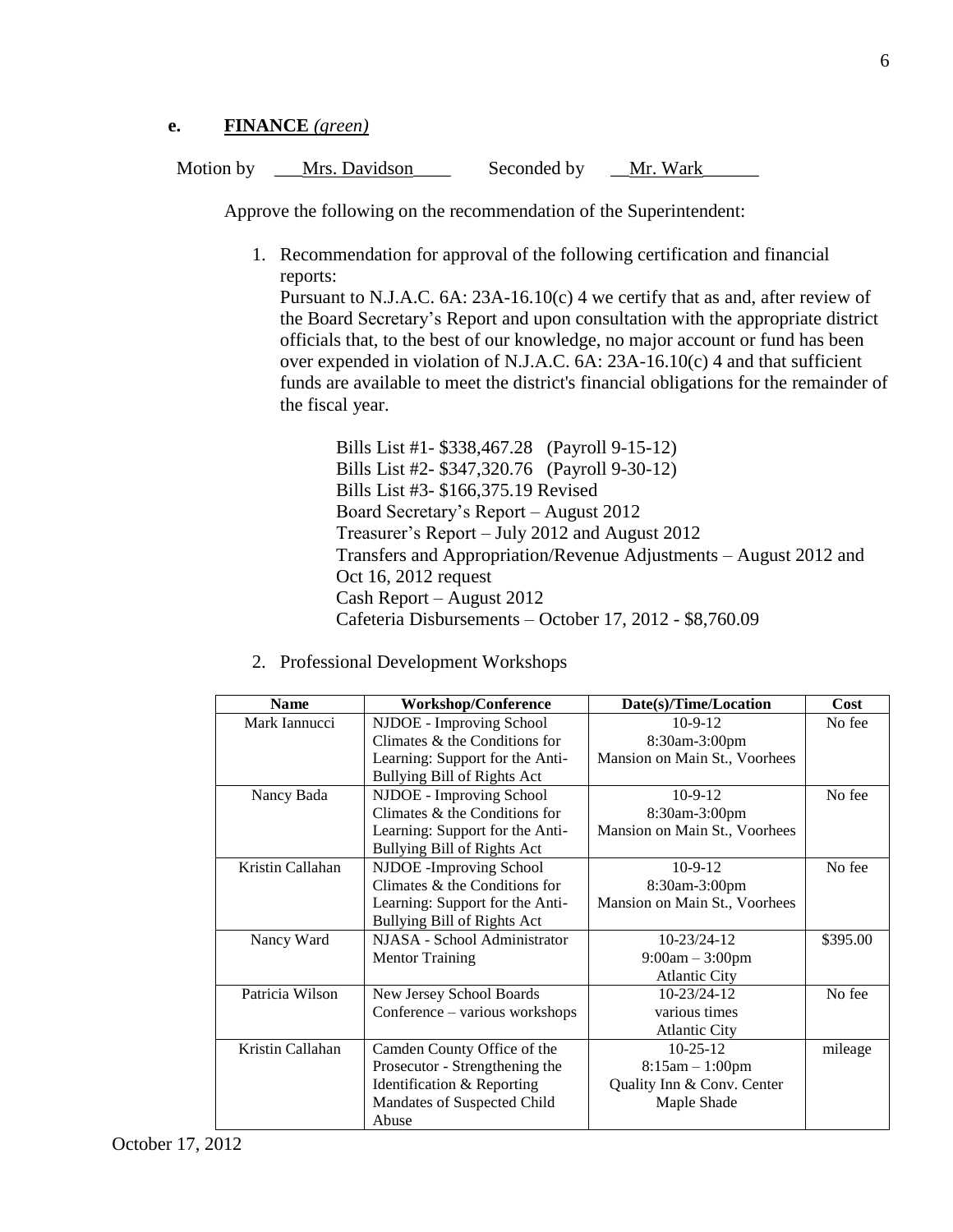| Robert Mungo         | Camden County Office of the        | $11 - 1 - 12$                      | mileage  |
|----------------------|------------------------------------|------------------------------------|----------|
|                      | Prosecutor - Strengthening the     | $8:15am - 1:00pm$                  |          |
|                      | Identification & Reporting         | Quality Inn & Conv. Center         |          |
|                      | Mandates of Suspected Child        | Maple Shade                        |          |
|                      | Abuse                              |                                    |          |
| Nancy Bada           | Camden County Office of the        | $11 - 1 - 12$                      | mileage  |
|                      | Prosecutor - Strengthening the     | $8:15am - 1:00pm$                  |          |
|                      | Identification & Reporting         | Quality Inn & Conv. Center         |          |
|                      | Mandates of Suspected Child        | Maple Shade                        |          |
|                      | Abuse                              |                                    |          |
| Janet Fiola          | Camden County Office of the        | $11 - 1 - 12$                      | mileage  |
|                      | Prosecutor - Strengthening the     | $8:15am - 1:00pm$                  |          |
|                      | Identification & Reporting         | Quality Inn & Conv. Center         |          |
|                      | Mandates of Suspected Child        | Maple Shade                        |          |
|                      | Abuse                              |                                    |          |
| Michelle Di Matties  | Camden County Office of the        | $11 - 1 - 12$                      | mileage  |
|                      | Prosecutor – Strengthening the     | $8:15am - 1:00pm$                  |          |
|                      | Identification & Reporting         | Quality Inn & Conv. Center         |          |
|                      | Mandates of Suspected Child        | Maple Shade                        |          |
|                      | Abuse                              |                                    |          |
| <b>Tracey Hummel</b> | Camden County Office of the        | $11 - 1 - 12$                      | mileage  |
|                      | Prosecutor – Strengthening the     | $8:15am - 1:00pm$                  |          |
|                      | Identification & Reporting         | Quality Inn & Conv. Center         |          |
|                      | Mandates of Suspected Child        | Maple Shade                        |          |
|                      | Abuse                              |                                    |          |
| Marie Gallagher      | Camden County Office of the        | $11 - 1 - 12$                      | mileage  |
|                      | Prosecutor – Strengthening the     | $8:15am - 1:00pm$                  |          |
|                      | Identification & Reporting         | Quality Inn & Conv. Center         |          |
|                      | Mandates of Suspected Child        | Maple Shade                        |          |
|                      | Abuse                              |                                    |          |
| Marisa Burpulis      | SRI & ETTC - Intervention &        | $11 - 2 - 12$                      | \$125.00 |
|                      | Referral Services Professional     | 9:00am - 3:00pm                    |          |
|                      | Development Workshop               | <b>Cumberland County College</b>   |          |
|                      |                                    | Vineland                           |          |
| Jill Carvelli        | SRI & ETTC – Intervention &        | $11 - 2 - 12$                      | \$125.00 |
|                      | Referral Services Professional     | 9:00am - 3:00pm                    |          |
|                      | Development Workshop               | <b>Cumberland County College</b>   |          |
|                      |                                    | Vineland                           |          |
| Jenna Pulcinella     | SRI & ETTC – Intervention $\&$     | 11-2-12                            | \$125.00 |
|                      | Referral Services Professional     | 9:00am - 3:00pm                    |          |
|                      | Development Workshop               | <b>Cumberland County College</b>   |          |
|                      |                                    | Vineland                           |          |
| Nancy Bada           | Bureau of Education and            | $12 - 17 - 12$                     | \$225.00 |
|                      | Research - Working Effectively     | $8:00am - 3:00pm$                  |          |
|                      | with Difficult, Defiant and        | <b>Mansion on Main Street</b>      |          |
|                      | Noncompliant Students K-12         | Voorhees                           |          |
| <b>Butch Bruner</b>  | <b>PEOSH Designated Persons</b>    | $12 - 12 - 12$                     | mileage  |
|                      | <b>Indoor Air Quality Training</b> | $9:00am - 12:30pm$                 |          |
|                      | Course                             | <b>Gloucester County Govt Bldg</b> |          |
|                      |                                    | Clayton, NJ                        |          |

3. Tuition and services contracts for 2012-13 as follows: Gloucester County Special Services

4 MD students @ \$33,930 plus \$3,000 out of county fee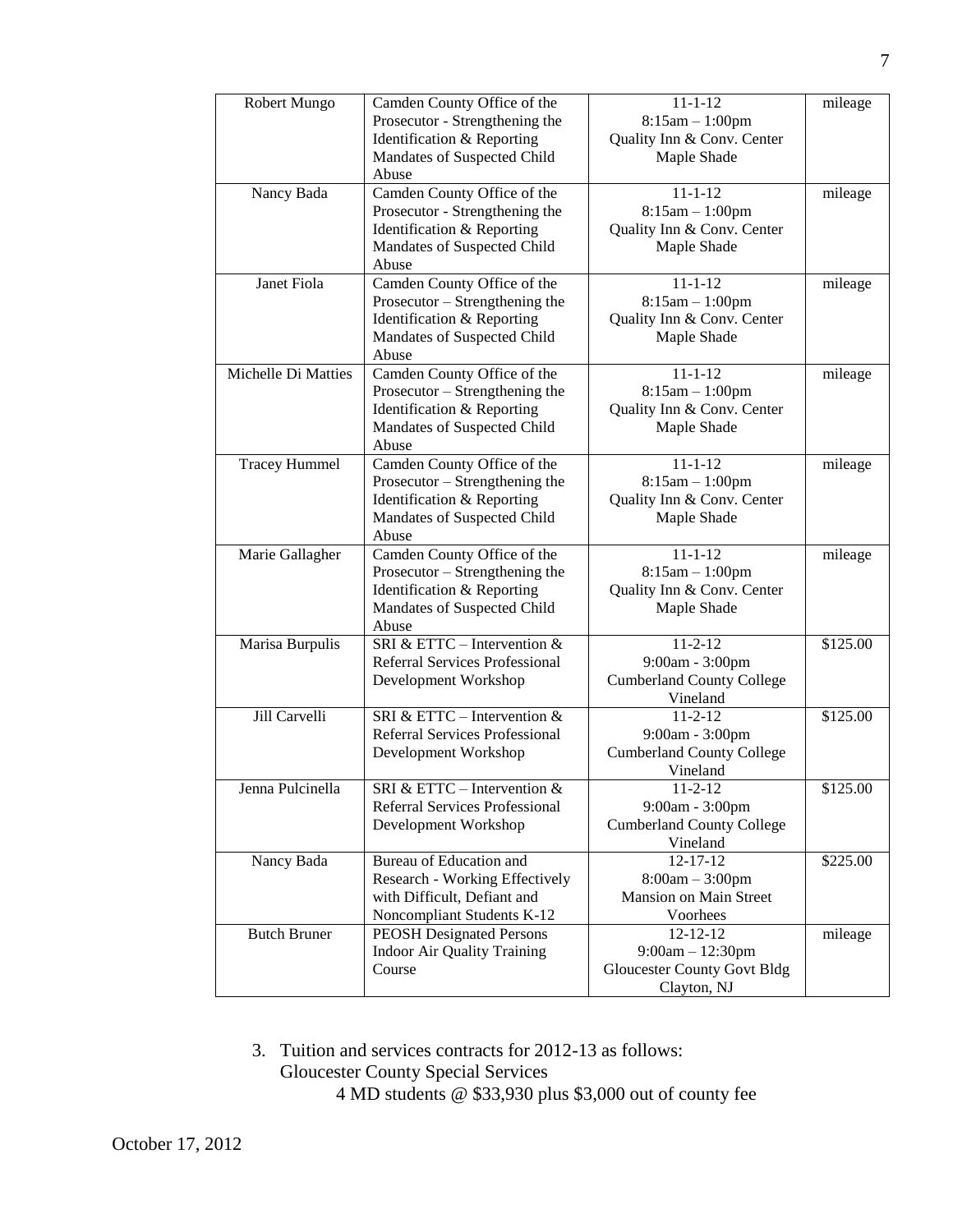Student ID# 5327375089, #2043172384, #7818310425 & #1729627751 1 BD student @ \$32,310 plus \$3,000 out of county fee Student ID #7813462374 2 PSD students @ \$33,750 plus \$3,000 out of county fee Student ID #2810282421 & 7338058655 Total \$256,530 Gloucester County Special Services – 1:1 Aides 3 MD students @ \$34,650; Total \$103,950 Student ID#5327375089, #2043172384 & #7818310425 1 PSD student @ \$34,650 Student ID#2810282421 Total 1:1 Aide cost - \$138,600 Total Tuition & Svcs - \$395,130

- 4. Authorize approval of agreement between Archway Programs, Inc and Runnemede School District to accept settlement proposal for reimbursement of tuition charges as a result of the DOE audit of 1994-1999 tuition charges. The proposed settlement is pending unanimous approval by the 106 affected districts of a total settlement offer of \$3 million. Each district would receive a 37% prorata share of the DOE judgment. Our reimbursement would be \$5,517.44. (The district had approved a resolution to attempt to settle the DOE Reimbursement decision in 2003 for 19% of the DOE determination,)
- 5. Clarification of partial funding for Extended School Year (ESY) staff approved April 25, 2012 through IDEA Grant:

| \$2,614<br><b>IDEA Basic</b> |         | Jennifer Majewski             |
|------------------------------|---------|-------------------------------|
|                              |         | Julianna Pray                 |
| <b>IDEA</b> Preschool        | \$2,033 | Cathleen Summerfield          |
|                              |         | Substitute-Barbara Libak-Fanz |

- 6. Approve a Special Meeting of the Runnemede Board of Education to be held on November  $7<sup>th</sup>$  at 6pm for the purpose of approving OSAC reports for submission by November  $15^{\text{th}}$ .
- **7.** Agreement with the Camden County Educational Services Commission to provide an instructional aide to St. Theresa'sK-8 School for the 2012-13 school year effective with the submittal date of the IDEA-B FY2013 grant application through June 30, 2013. The fee for services for the 2012-13 school year is \$29,475 (prorated) to the actual start date of services.
- 8. Approve a revised 4 year lease for a Ricoh Multifunctional Copier/Printer/Scanner for \$964.62 per month. The cost includes all required maintenance and supplies (except paper) and up to 125,000 copies per month. The overage rate is \$.004 per copy.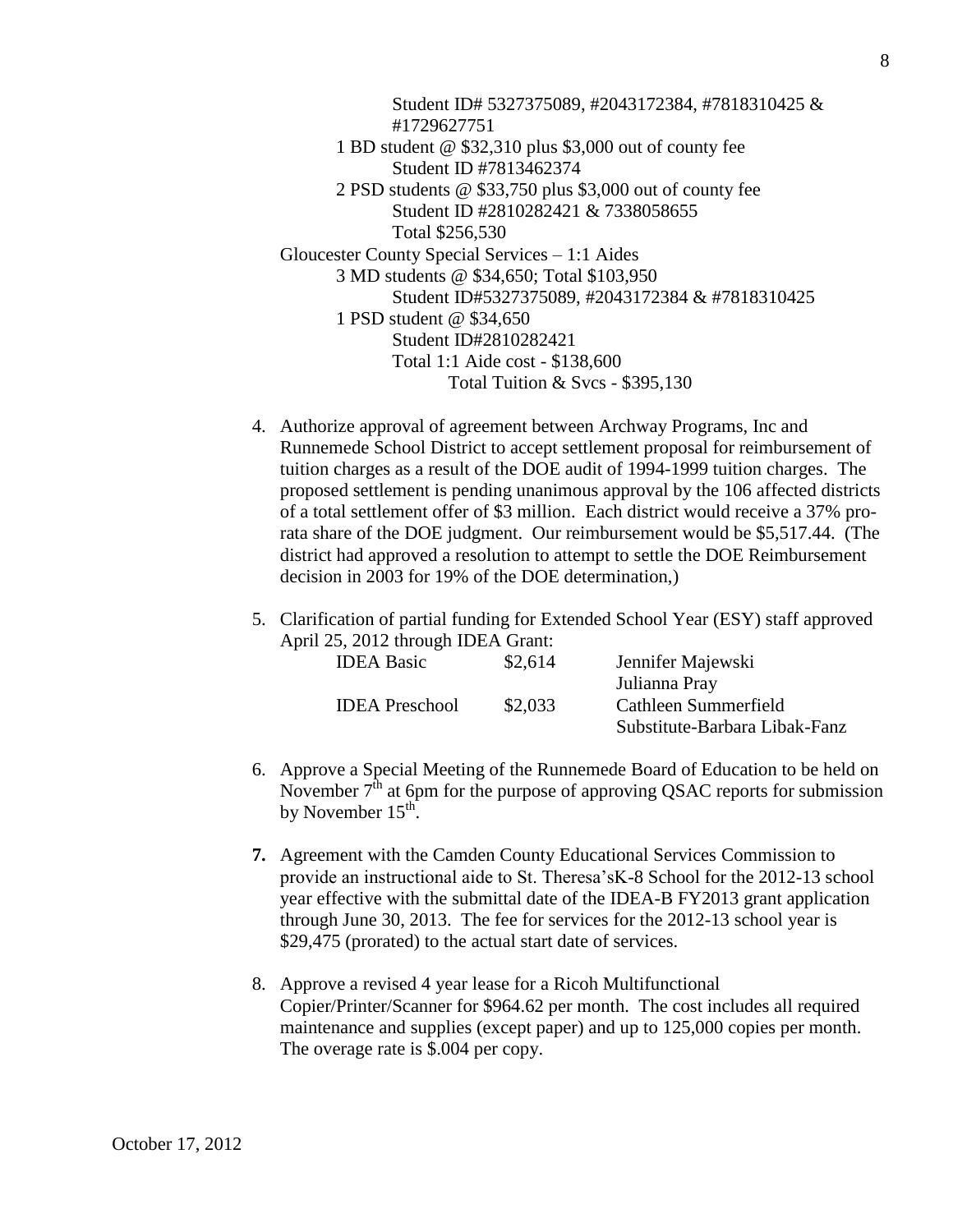9. Application for the updated award amounts for FY2013 IDEA-B entitlement grant as follows:

| $IDEA - Basic$               | \$245,717 |
|------------------------------|-----------|
| <b>IDEA</b> – Basic NP Share | \$ 38,613 |
| $IDEA - Preschool$           | \$12,091  |

- 10. Ratify and affirm the request to transfer line items in excess of 10% as approved by the County Business Administrator as follows:
	- \$38,557 from account 12-XXX-XXX-73X
	- \$ 500 from account 12-000-4XX-XXX

\$39,057 to account 11-1XX-100-XXX

(This was to fund Apple lease agreement approved July  $18<sup>th</sup>$  and transfer request approved August  $15<sup>th</sup>$ .)

| <b>ROLL CALL VOTE:</b> |  |  | Yes 8 No 0 Abstain 0 Absent 1 |  |  |
|------------------------|--|--|-------------------------------|--|--|
|                        |  |  |                               |  |  |

## **f. CURRICULUM** *(white)*

| Motion by | Mrs. Smith | Seconded by | Mrs. Davidson |
|-----------|------------|-------------|---------------|
|           |            |             |               |

Approve the following on the recommendation of the Superintendent:

- 1. The Danielson Framework Evaluation Model and Teachscape instrument as the approved methods to meet the standards of the EE4NJ initiative.
- 2. The HIB report from September 26, 2012, presented by Dr. Ward at the 9/26/12 meeting.
- 3. The Nursing Plan for the 2012-13 school year. (attached)
- 4. Updated textbooks and curricular materials for the 2012-13 school year. (on file).
- 5. Mary E. Volz Co-curricular and extra-curricular positions for the remainder of the 2012-13 school year (attached)

ROLL CALL VOTE: Yes 8 No 0 Abstain 0 Absent 1

### **g. POLICIES/PUBLIC RELATIONS** *(white)*

Motion by \_\_\_Mr. Buchheim\_\_\_\_\_\_\_\_ Seconded by \_\_\_\_Mrs. Farry\_\_\_\_\_\_\_\_\_\_\_\_\_\_\_\_\_\_\_\_\_

Approve the following on the recommendation of the Superintendent:

- 1. Suspension of item # 4 p. 2 of By-Law # 0131 Bylaws and Policies (per paragraph # 4 of page 1).
- 2. Policy # 3281 Inappropriate Staff Conduct
- 3. Policy # 3282 Use of Social Networking Sites

| <b>ROLL CALL VOTE:</b> | Yes | $\mathbf{8}$ |  | No 0 Abstain 0 Absent 1 |  |  |
|------------------------|-----|--------------|--|-------------------------|--|--|
| October 17, 2012       |     |              |  |                         |  |  |